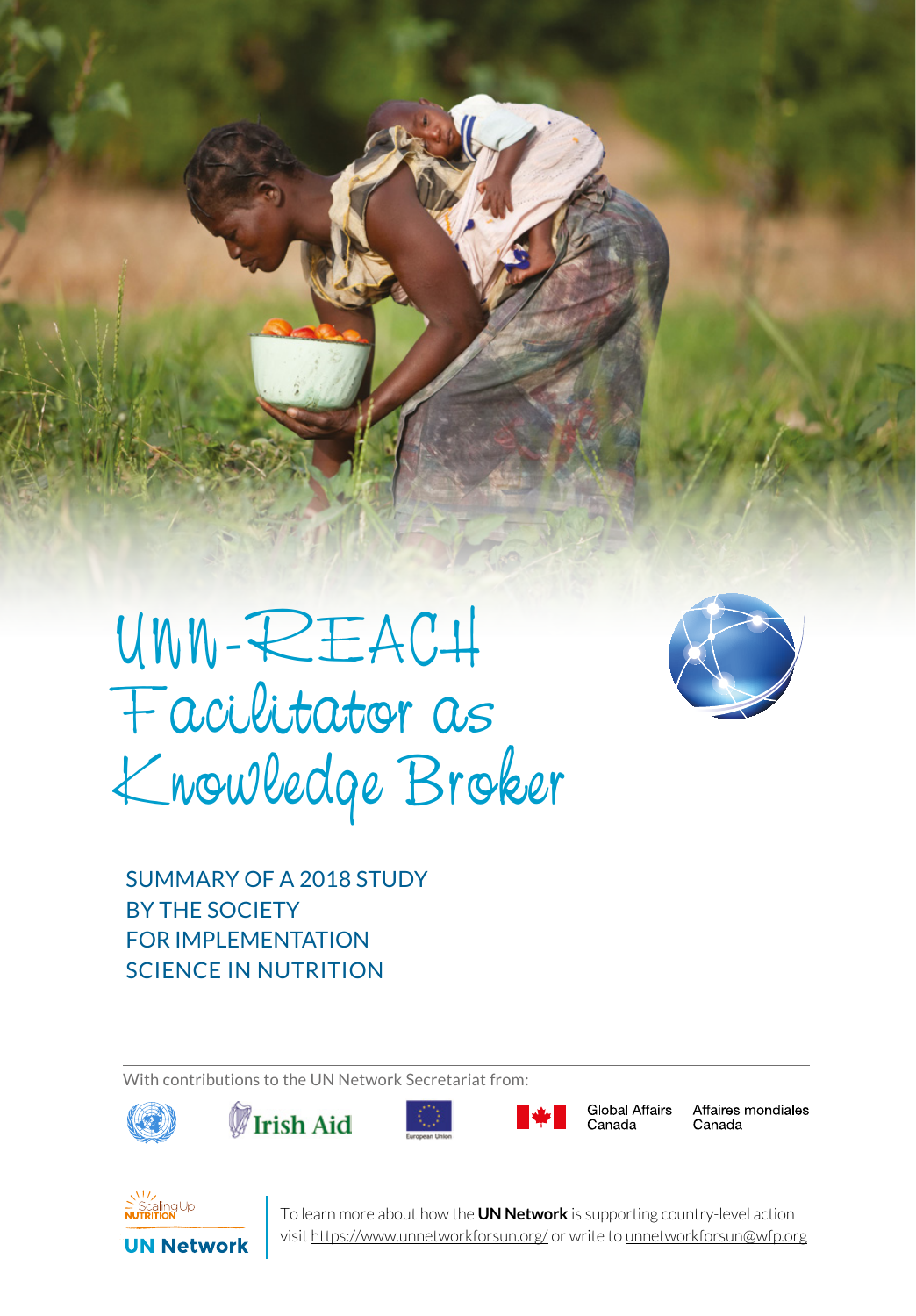## *Introduction*

Then a UNN-REACH facilitator begins an assignment, things move<br>fast. Meetings are scheduled with representatives from government<br>ministries, United Nations agencies, civil society, the donor<br>community the private sector an fast. Meetings are scheduled with representatives from government ministries, United Nations agencies, civil society, the donor community, the private sector and others, as needed. Questions are posed. Discussions take place on the various interventions. Water and sanitation. Access to clinics. Homestead gardens. Women's education. Maternity protection. Poverty reduction. Family Planning. Equity. The facilitator describes how these interventions can contribute to improved nutrition; that is, how to mainstream nutrition into other sectors.

Ideas start to percolate about how the work that is already in play can be tweaked with a nutrition lens, coordinated and streamlined, based on the particularities of the country, UNN diagnostics, analogous studies and experiences in other countries. The facilitator helps track actions to establish a baseline for national nutrition plans.

Many of the actors are gathered around the table, with the UNN-REACH facilitator playing a neutral role: mediating conflicts, untangling competing interests and setting up the conditions for consensus. These efforts, along with the continuous coaching of the SUN Government Focal Point, lead a diverse group to forge a multi-sectoral nutrition plan with measurable outcomes. Throughout this process, the facilitator remains in the background, with the government always as the lead.

Then someone asks the facilitator what they really do, but it is difficult to explain. The task itself is abstract, comprised of hundreds of decisions, conversations and data points whose level of detail confounds a concrete, outcome-based explanation.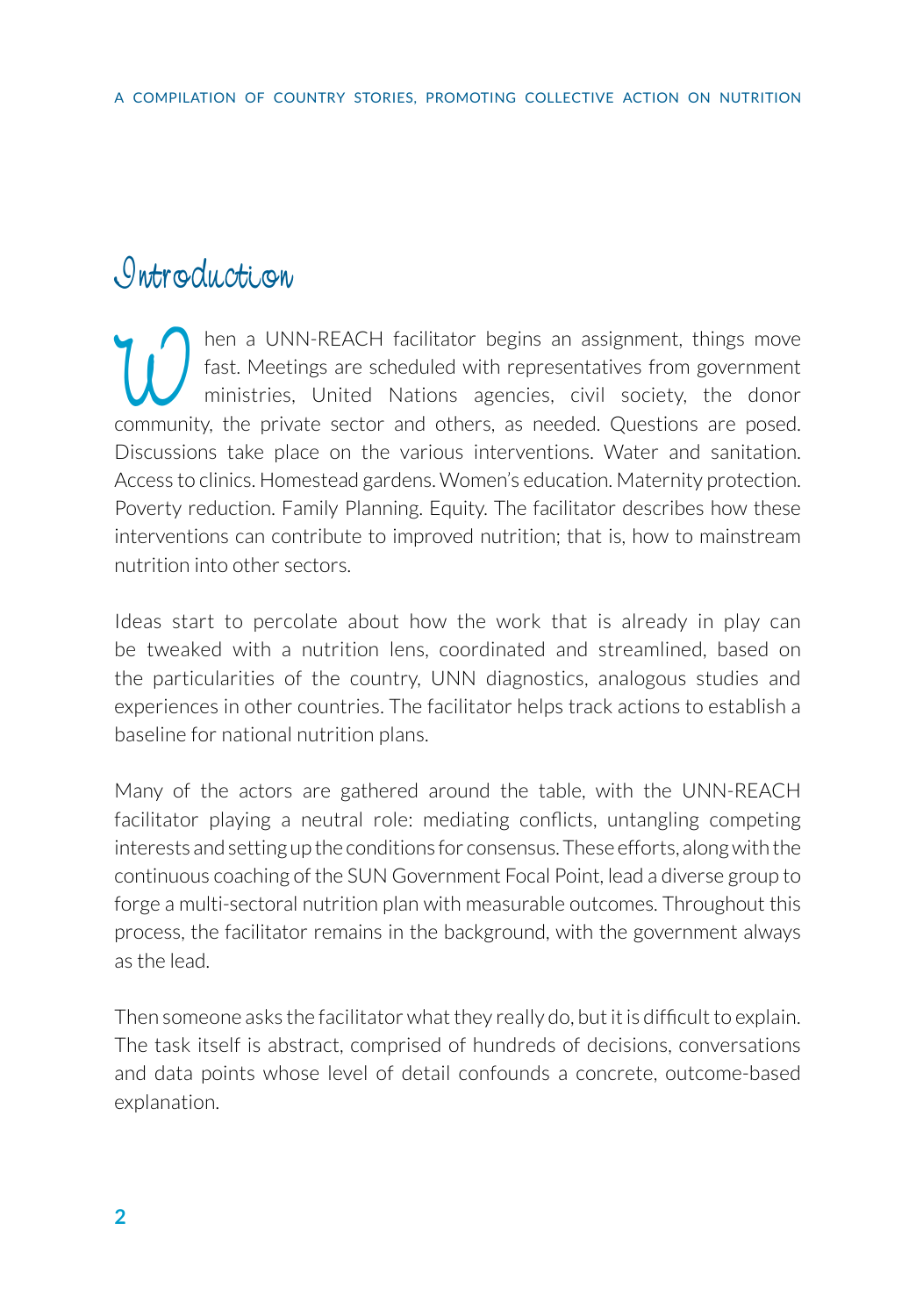## How the study began

The Knowledge for Implementation and Impact Initiative (KI3) is a<br>consortium that came together in 2016. It is led by three entities:<br>the SUN Movement Secretariat (SMS), the International Food Policy<br>Research Institute (IF consortium that came together in 2016. It is led by three entities: the SUN Movement Secretariat (SMS), the International Food Policy Research Institute (IFPRI) and the Society for Implementation Science in Nutrition (SISN) – including Cornell professor David Pelletier and his team. KI3 also engages other actors in the SUN community such as UNN. This study examined the role of knowledge brokering within the SUN Movement in various countries.

The researchers wanted to know what UNN-REACH facilitators had in common with knowledge brokers in other fields and how this was unfolding at the country level. While knowledge brokering has been studied extensively in public health, there was scant research that focused primarily on nutrition, which they wanted to fill in. The SISN team made sure to include the experiences of various actors and will explore the knowledge brokering role of other country actors in a second phase (e.g. SUN Government Focal Points and advisors in the National Information Platforms for Nutrition [NIPN]).

The research described in this report focuses on the UNN-REACH facilitator through the lens of a knowledge broker. As it delineates the various roles, it also scans for gaps and describes a broader pattern of interconnectedness with other knowledge brokers – with the intention of outlining a path towards an increasing awareness of the importance of this work.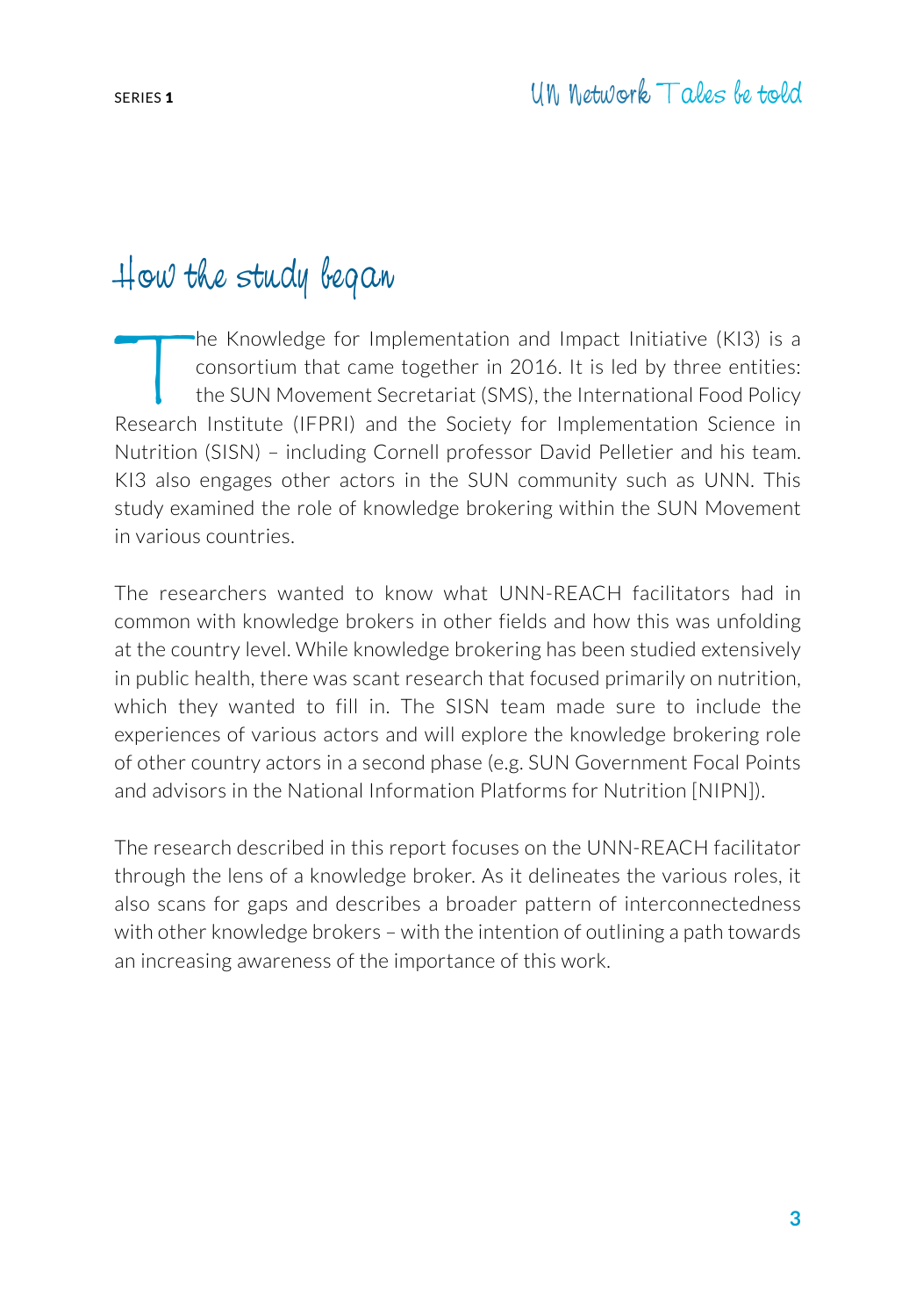# What is a knowledge broker?

nowledge brokers are people or organizations who facilitate the access, interpretation, adaptation and utilization of information to meet the needs of implementers or policy makers. These are people with strategic capacity. They identify challenges, connect people and institutions, seize opportunities, sift through relevant studies and steer the ship. In 2016, social scientists Glegg and Hoens $^1$  identified five role domains of the knowledge broker. These were applied to UNN-REACH facilitators to both categorize the many aspects of the job as well as to ask if the label of knowledge broker was a good fit.



<sup>1</sup> Glegg, Stephanie M, & Hoens, Alison. (2016). Role domains of knowledge brokering: a model for the health care setting. *Journal of Neurologic Physical Therapy*, 40(2):115-123.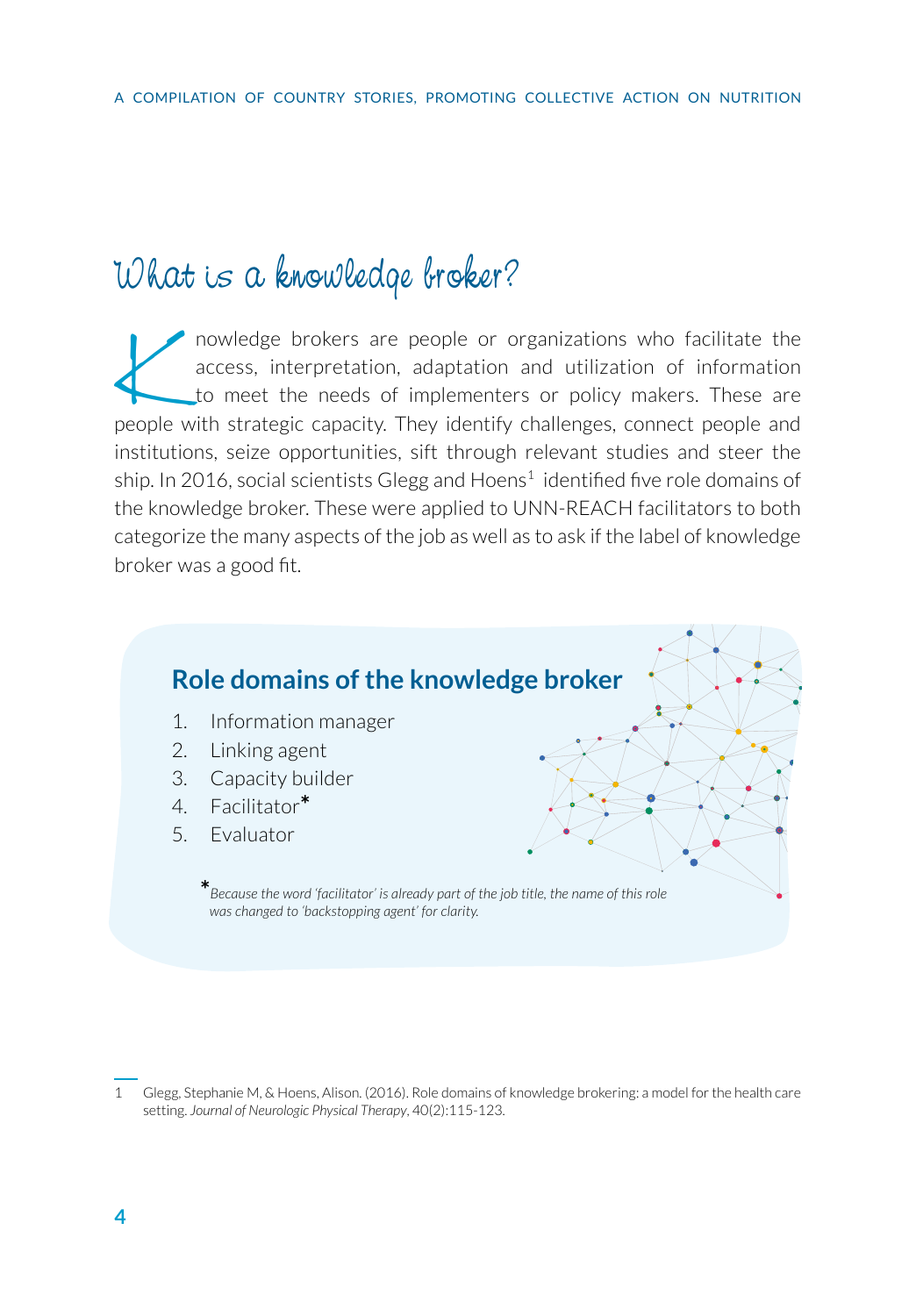## How the study was carried out

The research team conducted interviews with seven UNN−REACH<br>
facilitators who served in international and national posts in Burkina<br>
Faso, Chad, Lesotho, Mali, Mozambique, Myanmar and Zimbabwe. One<br>
nterviewee had also ser facilitators who served in international and national posts in Burkina Faso, Chad, Lesotho, Mali, Mozambique, Myanmar and Zimbabwe. One interviewee had also served the UNN Secretariat, which leads UNN-REACH.

#### **A sample of the open-ended questions each participant answered:**

- **How** do you describe your current mandate?
- **What** challenges do you face in your efforts?
- **Which** actors and institutions do you interact with most closely and for what purpose(s)?
- **What** are the key challenges facing multi-sectoral nutrition in your country or initiative?
- **What** changes or clarifications in mandates, practices or capacities of the strategically positioned staff would enable them to help the country or initiative better address its challenges and advance the multi-sectoral nutrition effort?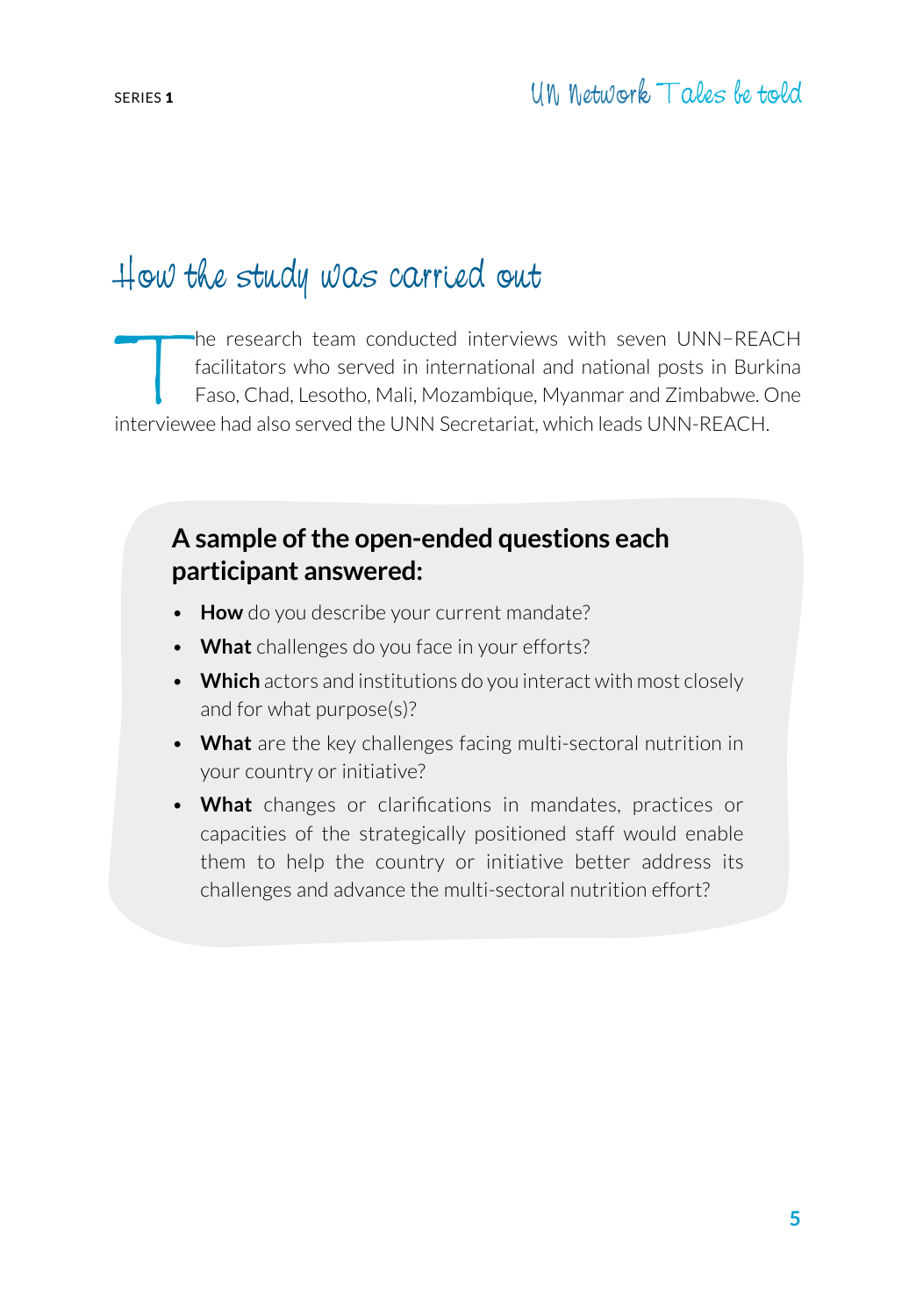## What the team found

A nswers were coded usin<br>
and grouped by themation<br>
the roles of knowled<br>
outnumbered the differences. nswers were coded using N-vivo, a software for qualitative data analysis, and grouped by thematic areas. Not surprisingly, the similarities between the roles of knowledge brokers and the UNN-REACH facilitators

**Similarities** include the importance of **gaining trust** among the various actors; being **flexible** and **responsive**; **mediation** skills; the ability to **communicate clearly** and across cultural differences; self-confidence; the ability to foster **consensus**; and **problem-solving** by adapting information to meet the needs of policymakers.

Another document used in this analysis is that by Maag *et al*.,<sup>2</sup> who created a set of indicators to assess the varied but often invisible contributions of knowledge brokers. These authors identified a broad spectrum of processes carried out by knowledge brokers, abbreviated as KBs in the below list.

- Where a KB identifies **knowledge needs and gaps**, a UNN-REACH facilitator describes intervention coverage gaps through mapping.
- Where a KB **integrates relevant knowledge from various sources** and from different knowledge holders, a UNN-REACH facilitator employs UNN analytics, such as the Multi-sectoral Nutrition Overview and the UN Nutrition Inventory, that harness the knowledge of various United Nations agencies.
- Where a KB **creates common ground**, a UNN-REACH facilitator does the same through creating and nurturing a neutral nutrition space and dialogue.

<sup>2</sup> Hoffmann, Sabine. (2018). Indicators for measuring the contributions of individual knowledge brokers. *Environmental Science & Policy*, 89:1-9.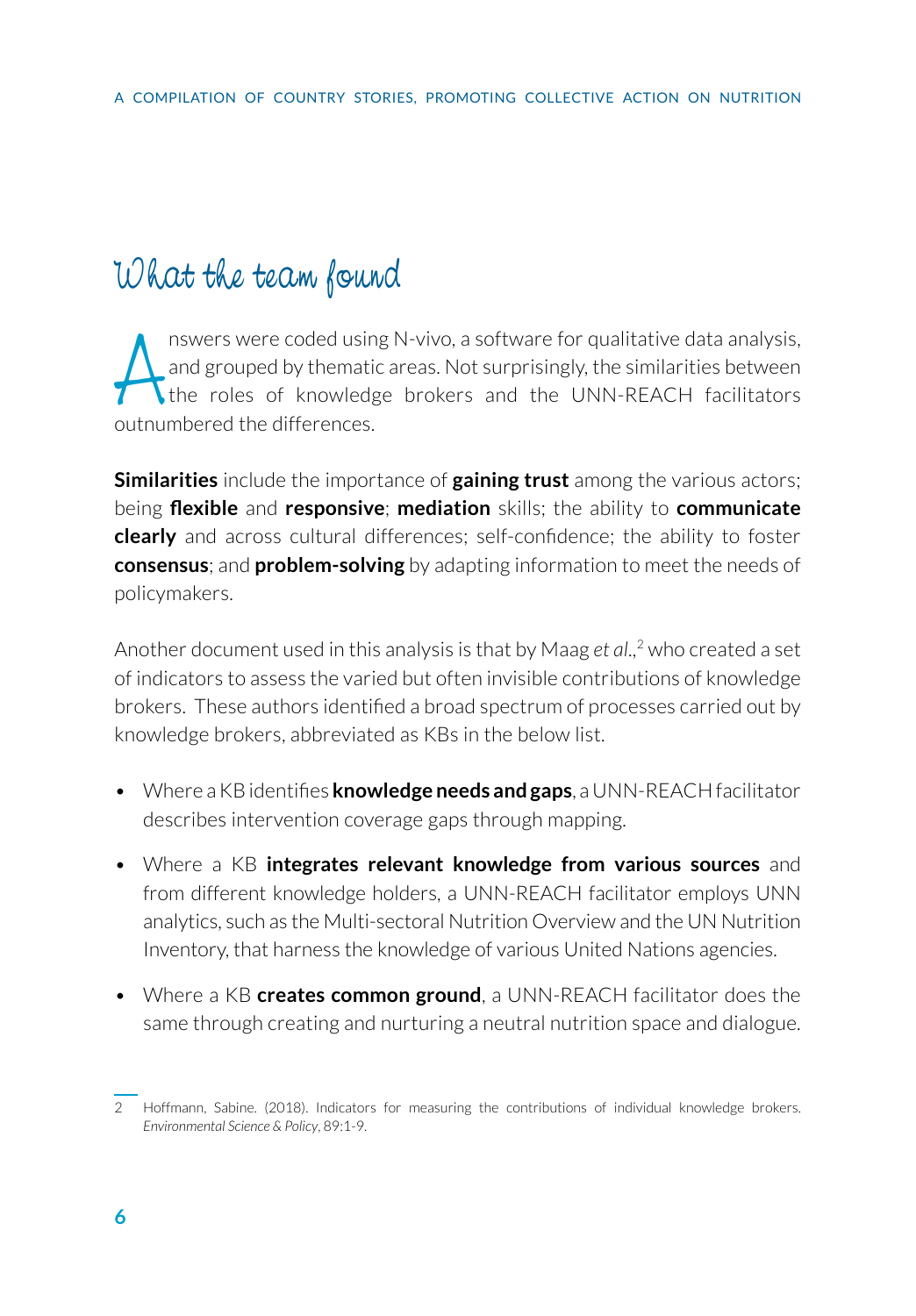This can also take the form of linking the emergency community to the development community to create a humanitarian development nexus.

- Where a KB **enables mutual learning among the actors**, a UNN-REACH facilitator's job is sometimes as simple as putting people in touch with one another, including SUN focal points from other countries.
- Where a KB **facilitates the development of products and their dissemination**, a UNN-REACH facilitator enables the completion of UNN analytics as well as the development of national nutrition policies, strategies and a common results framework on nutrition as well as national nutrition communications and advocacy strategies.
- Where a KB **organizes various types of events**, a UNN-REACH facilitator supports SUN Government Focal Points and other government officials working in nutrition coordination platforms to organize national nutrition forums such as the one in Chad (2015) and Mali (2019).

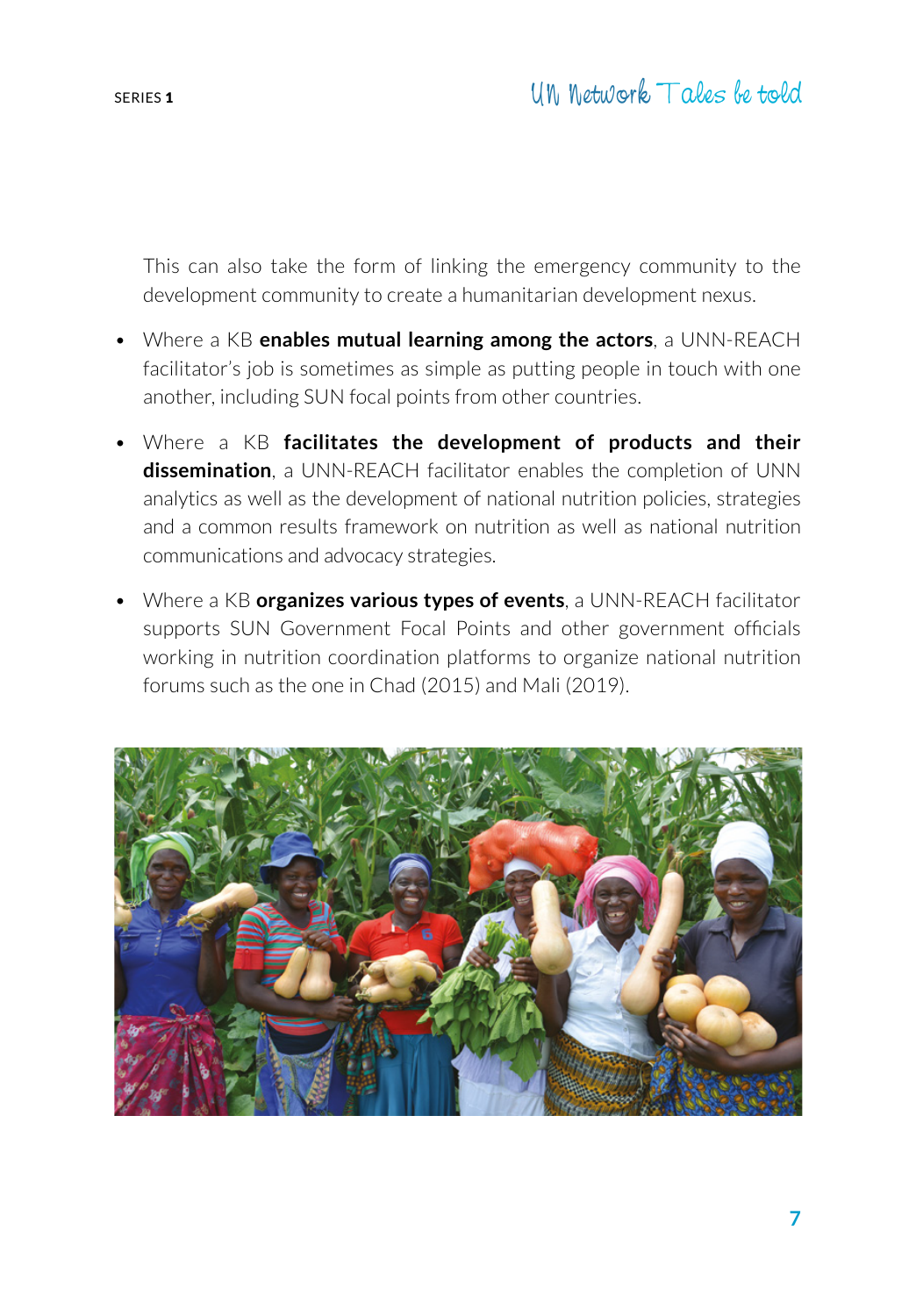The most prominent difference in the two roles was that of expertise.<br>A knowledge broker is typically an expert on a topic, because the<br>role involves understanding research and making it more accessible.<br>While many UNN-REA A knowledge broker is typically an expert on a topic, because the role involves understanding research and making it more accessible. While many UNN-REACH facilitators come from a nutrition background, this is not essential to success in the role; indeed, some of the best facilitators are not nutrition experts *per se*. Instead, the skills that are foremost for a UNN-REACH facilitator involve neutral moderation towards multi-sectoral nutrition governance – the ability to listen and put the pieces of the puzzle together.

Other differences revealed in the study are needed by UNN-REACH facilitators to carry out their roles, but might be less crucial for a knowledge broker: remaining neutral; taking a 'back seat'; mastering the tools of UNN-REACH; and bringing a process to the 'finish line'. In other words, making sure a multisectoral nutrition plan is in place before their term ends.